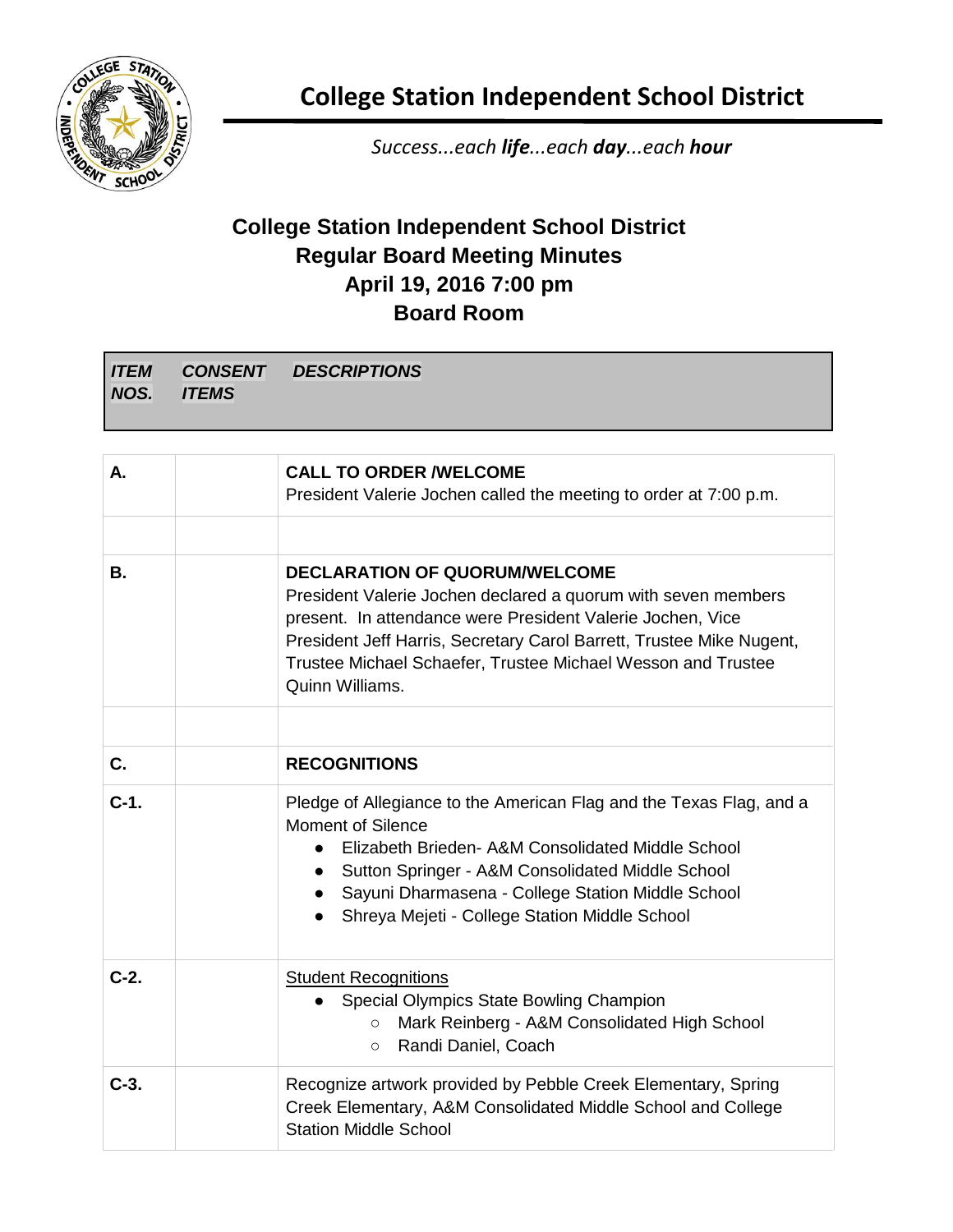| D.      | <b>CONSENT AGENDA</b><br>Items listed on the Consent Agenda are:<br>Item G Minutes; Item H-3 Pre-K Waiver; Item J-2 Purchase of<br>Internet Service; Item J-3 Firetron Purchase; Item J-4 IMA/TEKS<br>certification; Item J-5 Head Start Financials; Item J-6 Monthly Budget<br>Amendments; Item J-7 Financial Reports.<br><b>MOTION 4607:</b> I move approval of the Consent Agenda as<br>presented. The motion was made by Trustee Michael Wesson and<br>seconded by Trustee Michael Nugent. The motion carried with<br>seven ayes and zero nos.                                                                                                                                                                                                                                                            |
|---------|---------------------------------------------------------------------------------------------------------------------------------------------------------------------------------------------------------------------------------------------------------------------------------------------------------------------------------------------------------------------------------------------------------------------------------------------------------------------------------------------------------------------------------------------------------------------------------------------------------------------------------------------------------------------------------------------------------------------------------------------------------------------------------------------------------------|
|         |                                                                                                                                                                                                                                                                                                                                                                                                                                                                                                                                                                                                                                                                                                                                                                                                               |
| Е.      | <b>BOARD</b>                                                                                                                                                                                                                                                                                                                                                                                                                                                                                                                                                                                                                                                                                                                                                                                                  |
| $E-1$ . | Board Directions and Reports/Announcements/Superintendent<br><b>Reports and Announcements</b><br><b>Board</b><br>• CSISD Education Foundation<br><b>District Educational Improvement Council</b><br>Audit<br>$\bullet$<br><b>Head Start Policy Council</b><br>Intergovernmental Relations Liaison<br><b>Personnel Advisory Council Liaison</b><br>Trustee Michael Schaefer attended this month's meeting.<br><b>School Health Education Council</b><br><b>Upcoming Events</b><br>$\bullet$<br><b>Superintendent</b><br>• Upcoming events<br>There is a lot going on this spring. On April $25th$ there will be<br>a Management Oversight Workshop on Construction.<br>Wednesday April 267 <sup>th</sup> will be the culmination event for our<br>Teacher Leadership Institute with the presentations of their |
| $E-2$ . | risk taking opportunities. The Boundary Adjustment<br>Committee will be meeting from April 28 <sup>th</sup> to May 31 <sup>st</sup> . April<br>27 <sup>th</sup> will be the Education Foundation Hall of Fame banquet at<br>the Hilton. The Scholarship Reception will be held on May<br>18 <sup>th</sup> . Employee Recognition reception for service awards,<br>Teacher of the Year, retirements, etc. will be held on<br>Thursday, May 19 <sup>th</sup> at Grace Bible Church - Southwood.<br>Later on in May, we will hold three graduations.<br>Consider approval of a Charter for the Boundary Adjustment                                                                                                                                                                                               |
|         | Committee                                                                                                                                                                                                                                                                                                                                                                                                                                                                                                                                                                                                                                                                                                                                                                                                     |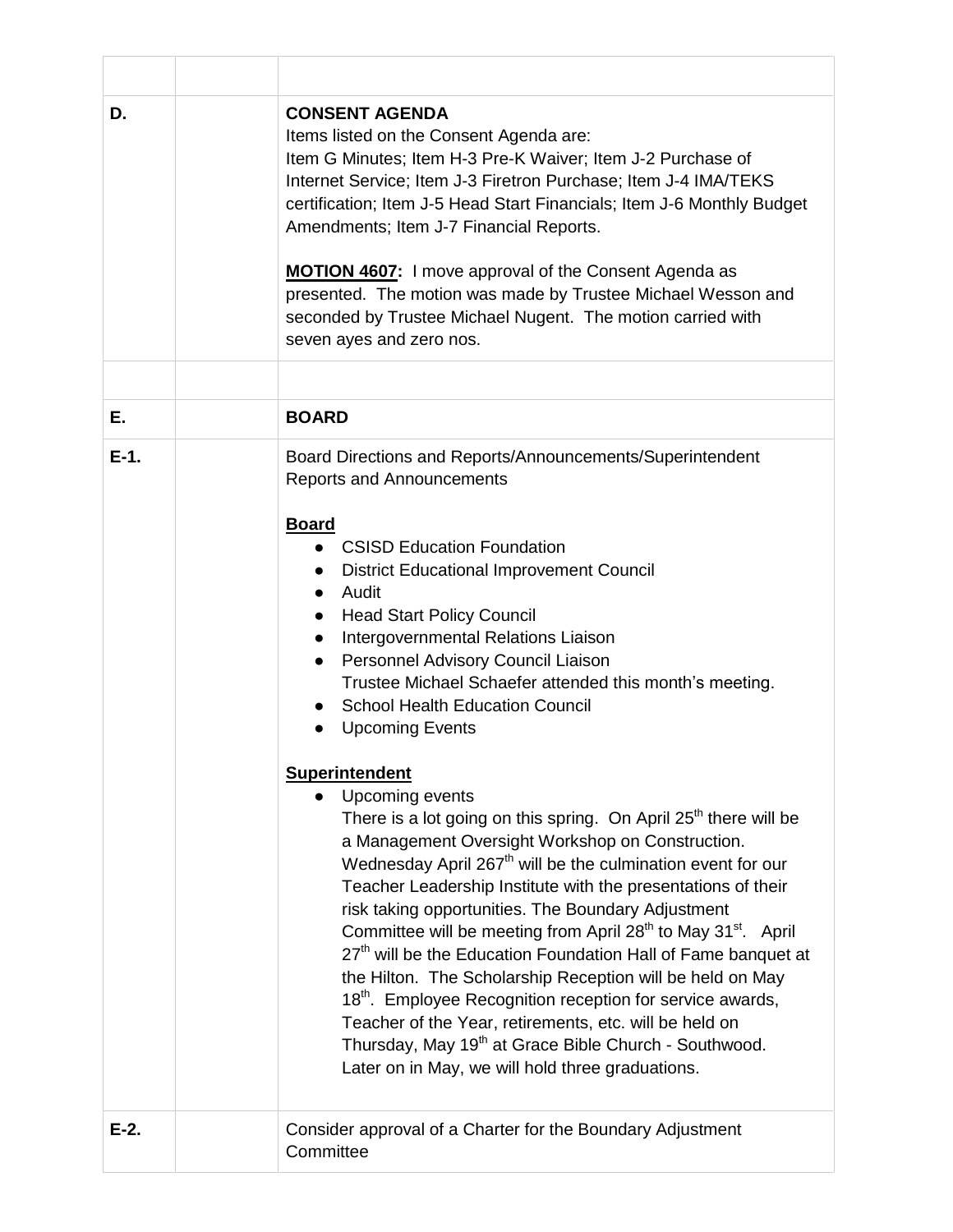|         |            | <b>Ealy Memo</b><br><b>Charter</b>                                                                                                                                                                                                                                                                                                                                                                                                                                                                                                     |
|---------|------------|----------------------------------------------------------------------------------------------------------------------------------------------------------------------------------------------------------------------------------------------------------------------------------------------------------------------------------------------------------------------------------------------------------------------------------------------------------------------------------------------------------------------------------------|
|         |            | This past November, the community passed a bond to build three<br>new campuses. Therefore we need to readjust boundaries. At<br>last night's meeting, the Board decided to adjust the high school<br>lines along with the intermediate and middle school lines. The<br>Boundary Adjustment Committee work will begin April 28th.                                                                                                                                                                                                       |
|         |            | MOTION 4608: I move approval of the charter for the School<br>Boundary Adjustment Committee as presented. The motion was<br>made by Trustee Michael Schaefer and seconded by Trustee<br>Quinn Williams. The motion passed with seven ayes and zero<br>nos.                                                                                                                                                                                                                                                                             |
| $E-3$ . |            | Consider approval of Boundary Adjustment Committee members<br><b>Ealy Memo</b><br><b>List of Committee Members</b>                                                                                                                                                                                                                                                                                                                                                                                                                     |
|         |            | We have been in the process of gathering folks to serve on this<br>committee and to get people from all over the district. We still<br>have one spot to fill. That will make a total of 39 members. Vice<br>President Harris asked for three board members to attend the<br>meetings operating in a liaison capacity only. Trustee Wesson,<br>President Jochen and Trustee Nugent will attend. Trustee<br>Schaefer will fill in as needed. The Superintendent and several<br>Cabinet members will also attend and serve as a resource. |
|         |            | <b>MOTION 4609:</b> I move approval of the committee member list as<br>presented with caveat of possibly one additional member from a<br>certain geographic location. The motion was made by Vice<br>President Jeff Harris and seconded by Trustee Quinn Williams.<br>The motion carried with seven ayes and zero nos.                                                                                                                                                                                                                 |
| F.      |            |                                                                                                                                                                                                                                                                                                                                                                                                                                                                                                                                        |
|         |            | <b>HEARING OF CITIZENS</b> (Non-Agenda/Agenda Items)                                                                                                                                                                                                                                                                                                                                                                                                                                                                                   |
| G.      | $\sqrt{ }$ | <b>MINUTES</b><br>March 7, 2016 Special Board Meeting Minutes<br>March 22, 2016 Board Workshop Minutes<br>March 22, 2016 Regular Board Meeting Minutes                                                                                                                                                                                                                                                                                                                                                                                 |
| Η.      |            | <b>CURRICULUM AND INSTRUCTION</b>                                                                                                                                                                                                                                                                                                                                                                                                                                                                                                      |
| $H-1.$  |            | Consideration, discussion and possible action related to the 2016-                                                                                                                                                                                                                                                                                                                                                                                                                                                                     |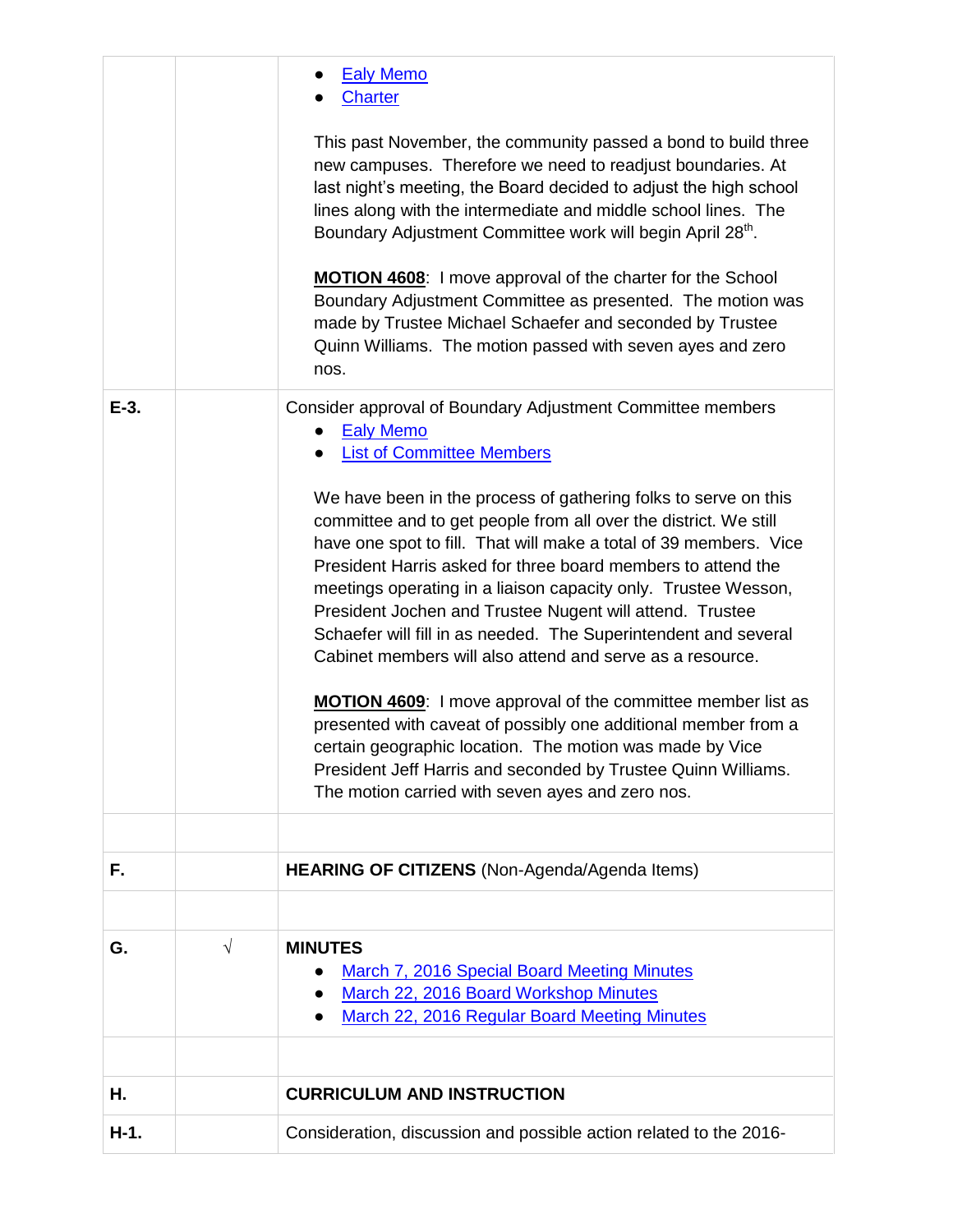|        |            | 2017 District Improvement Plan<br><b>McIntyre Memo</b>                                                                                                                                                                                                                                                                                                                                                                                                                                                                                                                                                                                                                                                                                                                                              |
|--------|------------|-----------------------------------------------------------------------------------------------------------------------------------------------------------------------------------------------------------------------------------------------------------------------------------------------------------------------------------------------------------------------------------------------------------------------------------------------------------------------------------------------------------------------------------------------------------------------------------------------------------------------------------------------------------------------------------------------------------------------------------------------------------------------------------------------------|
|        |            | Greg McIntyre, Deputy Superintendent of Curriculum and<br>Instruction, reviewed the recommended 2016-17 District<br>Improvement Plan. This proposed plan has already been through<br>the District Educational Improvement Council (DEIC) and is being<br>presented to the Board for approval.                                                                                                                                                                                                                                                                                                                                                                                                                                                                                                       |
|        |            | <b>MOTION 4610:</b> I move approval of the 2016-2017 District<br>Improvement Plan as presented. The motion was made by<br>Trustee Quinn Williams and seconded by Trustee Michael<br>Nugent. The motion carried with seven ayes and zero nos.                                                                                                                                                                                                                                                                                                                                                                                                                                                                                                                                                        |
| $H-2.$ |            | Receive report related to the School Health Advisory Council (SHAC)<br><b>Reed Memo</b>                                                                                                                                                                                                                                                                                                                                                                                                                                                                                                                                                                                                                                                                                                             |
|        |            | Buddy Reed, Director of Student Activities, presented Karen<br>Beathard, Committee Co-Chair who presented the 2015-2016<br>annual SHAC report to the Board. Ms. Beathard stated the<br>committee's work this year really focused on the mental health<br>and well-being of our students in CSISD along with the health<br>and wellness of both students and staff.                                                                                                                                                                                                                                                                                                                                                                                                                                  |
| $H-3.$ | $\sqrt{ }$ | Consideration, discussion and possible action related to the 2016-<br>2017 Pre-Kindergarten Waiver of 210 Minutes School Day<br><b>McIntyre Memo</b>                                                                                                                                                                                                                                                                                                                                                                                                                                                                                                                                                                                                                                                |
|        |            |                                                                                                                                                                                                                                                                                                                                                                                                                                                                                                                                                                                                                                                                                                                                                                                                     |
| I.     |            | <b>PERSONNEL</b>                                                                                                                                                                                                                                                                                                                                                                                                                                                                                                                                                                                                                                                                                                                                                                                    |
| $I-1.$ |            | Consider approval of new administrator contract as recommended by<br>the Superintendent of Schools<br>Tiffany Parkerson, College Station High School Principal<br><b>Martindale Memo</b><br>Superintendent Ealy reviewed the process used to find a new<br>principal for College Station High School. Careful consideration<br>was given to find the right person to fill this position. Dr. Ealy<br>recommended that the Board approve the administrator contract<br>for Tiffany Parkerson.<br><b>MOTION 4611:</b> I move approval of the administrator contract for<br>Tiffany Parkerson as the new principal of College Station High<br>School. The motion was made by Trustee Michael Wesson and<br>seconded by Vice President Jeff Harris. The motion carried with<br>seven ayes and zero nos. |
|        |            |                                                                                                                                                                                                                                                                                                                                                                                                                                                                                                                                                                                                                                                                                                                                                                                                     |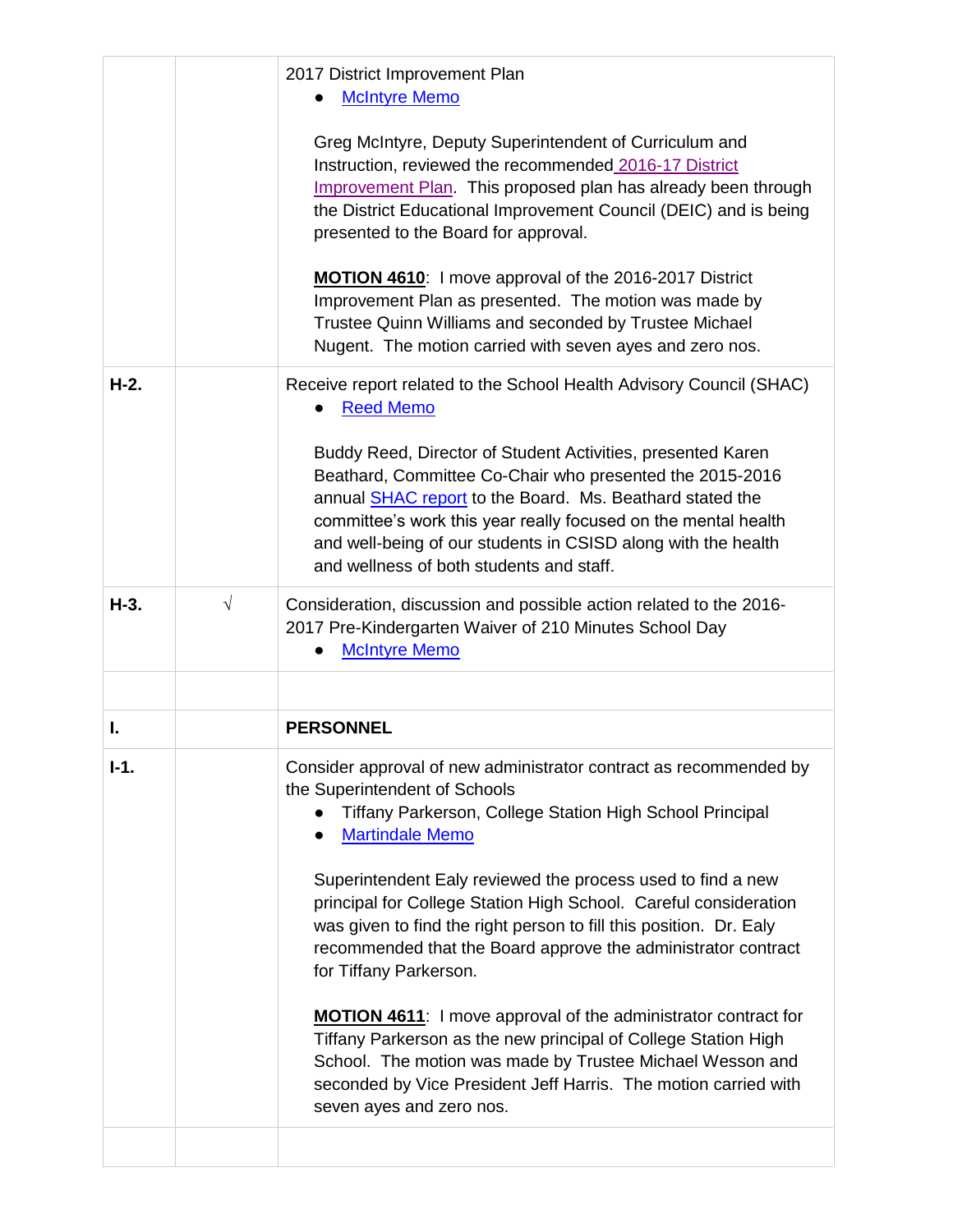| J.     |            | <b>BUSINESS</b>                                                                                                                                                                                                                                                                                                                                                                                                                                                                                                                                                                                                                                                                                                                                                                                                                                                                                                                                 |
|--------|------------|-------------------------------------------------------------------------------------------------------------------------------------------------------------------------------------------------------------------------------------------------------------------------------------------------------------------------------------------------------------------------------------------------------------------------------------------------------------------------------------------------------------------------------------------------------------------------------------------------------------------------------------------------------------------------------------------------------------------------------------------------------------------------------------------------------------------------------------------------------------------------------------------------------------------------------------------------|
| $J-1.$ |            | Approve award of Request for Quote #16-015 for computers to<br>Avinext for the amount of \$521,600.00 to be purchased from 2013<br>and 2015 Bond Funds.<br><b>Martindale Memo</b><br><b>Pantel/Hutchison Memo</b><br>Mike Martindale, Deputy Superintendent for Business and<br>Operations, reviewed the need for new computers for College<br>View High School and the process used to get quotes from<br>various vendors. It was recommended that the Board approve the<br>quote from Avinext in the amount of \$521,6000 to be purchased<br>from 2013 and 2015 Bond Funds.<br><b>MOTION 4612:</b> I move of Request for Quote #16-015 for<br>computers to Avinext for the amount of \$521,600.00 to be<br>purchased from 2013 and 2015 Bond Funds. The motion was<br>made by Trustee Michael Wesson and seconded by Trustee<br>Quinn Wesson. The motion carried with six ayes, zero nos and<br>one abstention by Vice President Jeff Harris. |
| $J-2.$ | $\sqrt{}$  | Consider approval of the purchase of internet service from<br>Suddenlink for \$53,399.40 per year - Request for Proposal #16-010.<br><b>Martindale Memo</b><br><b>Pantel/Slaughter memo</b>                                                                                                                                                                                                                                                                                                                                                                                                                                                                                                                                                                                                                                                                                                                                                     |
| $J-3.$ | $\sqrt{ }$ | Consider approval of purchase of Paging, Intercom, Bell and Clock<br>Systems from Firetron, Inc. in the amount of \$56,516.35 from 2013<br>Bond Funds for College View High School.<br><b>Martindale Memo</b><br><b>Pantel/Hutchison Memo</b>                                                                                                                                                                                                                                                                                                                                                                                                                                                                                                                                                                                                                                                                                                   |
| $J-4.$ | $\sqrt{}$  | Consideration, discussion and possible action related to Instructional<br>Material Allotment and TEKS certification<br><b>Martindale Memo</b><br><b>IMA and TEKS Certification</b>                                                                                                                                                                                                                                                                                                                                                                                                                                                                                                                                                                                                                                                                                                                                                              |
| $J-5.$ | $\sqrt{}$  | Consider approval of monthly Head Start financial statements and<br>credit card expenditures.<br><b>Martindale Memo</b><br><b>Financial Statements</b>                                                                                                                                                                                                                                                                                                                                                                                                                                                                                                                                                                                                                                                                                                                                                                                          |
| $J-6.$ | $\sqrt{}$  | Consider approval of monthly budget amendments.<br><b>Martindale Memo</b><br><b>Budget Amendments</b>                                                                                                                                                                                                                                                                                                                                                                                                                                                                                                                                                                                                                                                                                                                                                                                                                                           |
| $J-7.$ | $\sqrt{}$  | Consider approval of financial reports.<br><b>Martindale Memo</b><br><b>Financial Reports</b>                                                                                                                                                                                                                                                                                                                                                                                                                                                                                                                                                                                                                                                                                                                                                                                                                                                   |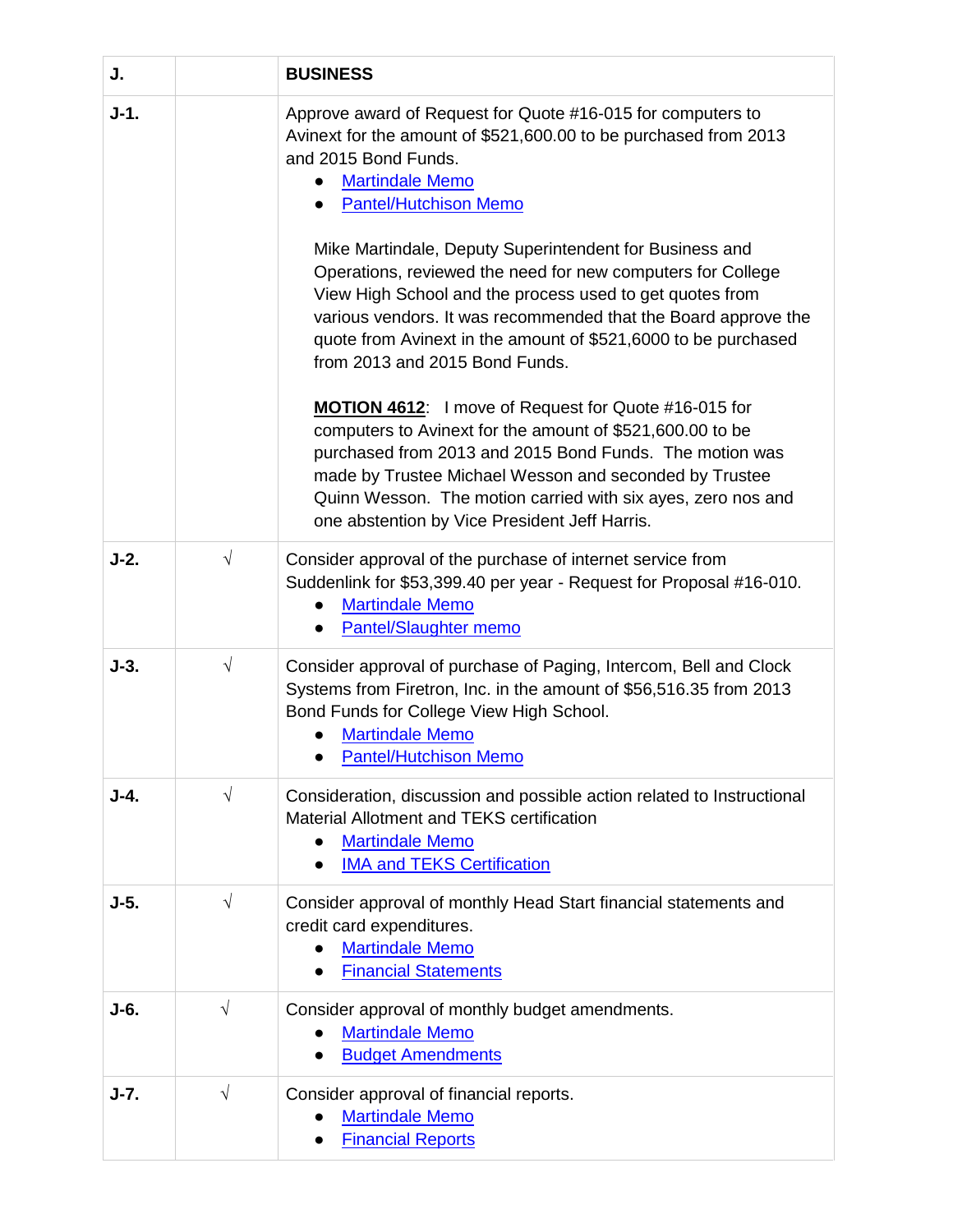| Κ.      | <b>FACILITIES</b>                                                                                                                                                                                                                                                                                                                                                                                                                                                                                                                                                                                                                                                                                                                                                                                                                                                                                                                                                                                                                                                                                                                                                  |
|---------|--------------------------------------------------------------------------------------------------------------------------------------------------------------------------------------------------------------------------------------------------------------------------------------------------------------------------------------------------------------------------------------------------------------------------------------------------------------------------------------------------------------------------------------------------------------------------------------------------------------------------------------------------------------------------------------------------------------------------------------------------------------------------------------------------------------------------------------------------------------------------------------------------------------------------------------------------------------------------------------------------------------------------------------------------------------------------------------------------------------------------------------------------------------------|
| $K-1$ . | Consider approval of the Guaranteed Maximum Price (GMP), the<br>total project budget, authorization for the Superintendent or his<br>designee to execute necessary documents associated therewith, and<br>the authorization to proceed with the work associated with the<br>Deferred Maintenance Project for Pebble Creek, Southwood Valley,<br>and South Knoll Elementary Schools from the 2013 bond funds.<br><b>Hall Memo</b><br><b>Pepper Lawson Letter</b><br>Jon Hall, Executive Director for Facilities, presented the Board<br>with the Guaranteed Maximum Price of \$1,439,095.00, and<br>additional costs to be picked up by the district for a total project<br>budget of \$1,684,418.00. Mr. Hall recommended that the Board<br>approve the stated GMP and total project costs along with the<br>authorization to execute necessary documents and the<br>authorization to proceed with the work associated with this<br>project.<br><b>MOTION 4613:</b> I move approval of the GMP as presented. The<br>motion was made by Trustee Michael Schaefer and seconded by<br>Vice President Jeff Harris. The motion carried with seven ayes<br>and zero nos. |
|         |                                                                                                                                                                                                                                                                                                                                                                                                                                                                                                                                                                                                                                                                                                                                                                                                                                                                                                                                                                                                                                                                                                                                                                    |
| L.      | <b>EXECUTIVE SESSION</b>                                                                                                                                                                                                                                                                                                                                                                                                                                                                                                                                                                                                                                                                                                                                                                                                                                                                                                                                                                                                                                                                                                                                           |
|         | President Valerie Jochen adjourned the meeting to executive session<br>at 8:00 pm.                                                                                                                                                                                                                                                                                                                                                                                                                                                                                                                                                                                                                                                                                                                                                                                                                                                                                                                                                                                                                                                                                 |
|         | The Board will meet in executive session to conduct a closed<br>meeting to deliberate the purchase, exchange, lease, or value of real<br>property because the deliberation in an open meeting would have a<br>detrimental effect on the position of the District in negotiations with a<br>third party. The executive session deliberations will be held pursuant<br>to the "Deliberation Regarding Real Property; Closed Meeting"<br>exception to the Texas Open Meetings Act as set forth in Section<br>551.0742 of the Texas Government Code                                                                                                                                                                                                                                                                                                                                                                                                                                                                                                                                                                                                                    |
| М.      | <b>OPEN SESSION</b><br>President Valerie Jochen adjourned the meeting back into open<br>session at 8:43 p.m.                                                                                                                                                                                                                                                                                                                                                                                                                                                                                                                                                                                                                                                                                                                                                                                                                                                                                                                                                                                                                                                       |
|         |                                                                                                                                                                                                                                                                                                                                                                                                                                                                                                                                                                                                                                                                                                                                                                                                                                                                                                                                                                                                                                                                                                                                                                    |
| N.      | <b>ADJOURNMENT</b><br>Without objection, President Valerie Jochen adjourned the meeting at                                                                                                                                                                                                                                                                                                                                                                                                                                                                                                                                                                                                                                                                                                                                                                                                                                                                                                                                                                                                                                                                         |